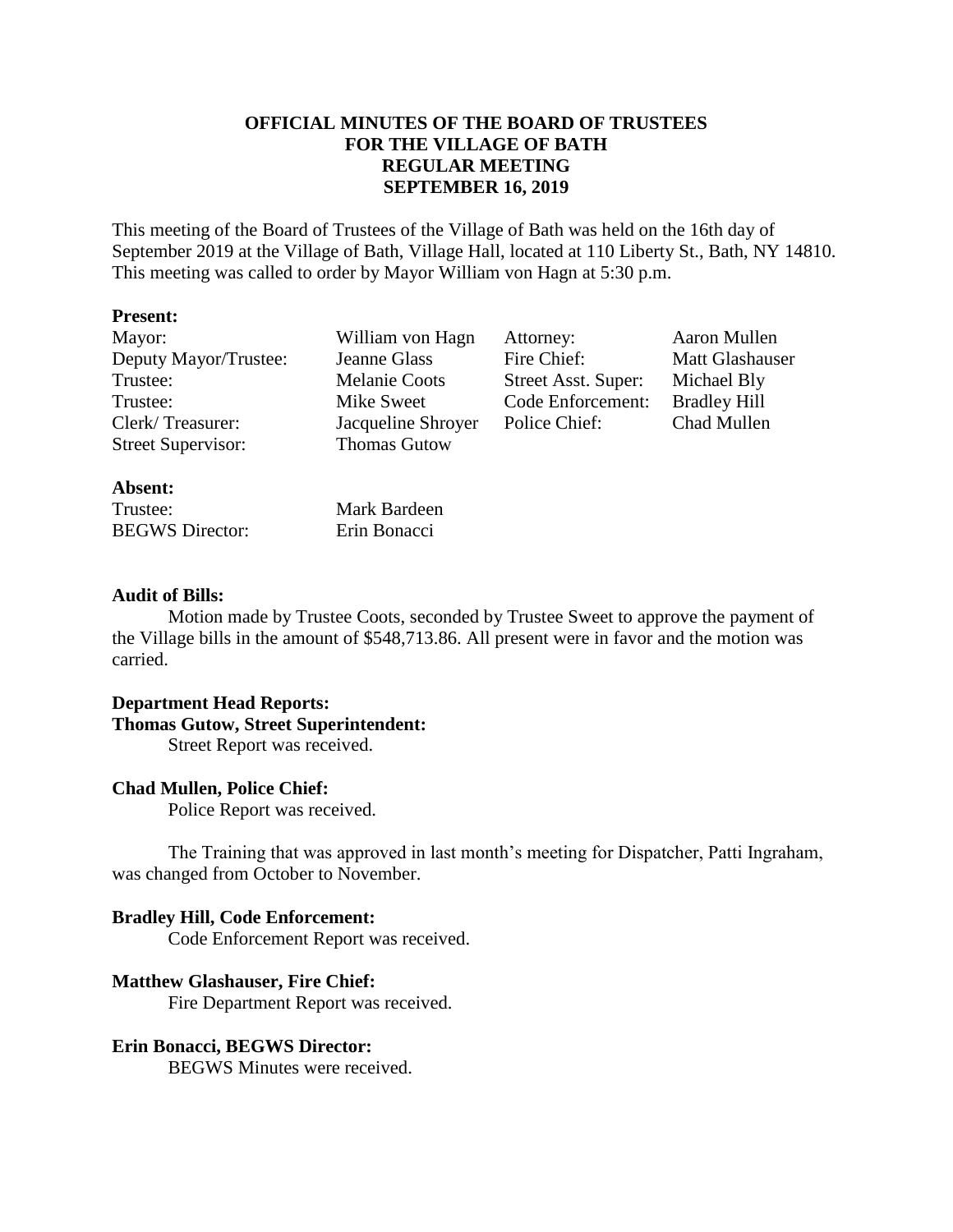#### **Jacqueline Shroyer, Clerk/Treasurer Report:**

Clerk/Treasurer Report was received.

#### **New Business:**

#### **Accept Pickup Bid for Sale:**

Motion made by Trustee Sweet, seconded by Trustee Coots to accept the street department pickup bid for \$16,100 the Village sold through RTI Netauctions. All present were in favor and the motion was carried.

#### **Halloween Trick or Treating:**

Motion made by Trustee Glass, seconded by Trustee Coots to approve Trick or Treating on October 31, 2019 from 6 – 8 p.m. All present were in favor and the motion was carried.

#### **Chamber of Commerce – Trunk or Treat:**

Motion made by Trustee Sweet, seconded by Trustee Glass to approve the Chamber of Commerce to hold Trunk or Treat in Pulteney Park on October 31, 2019 from 6 – 8 p.m. All present were in favor and the motion was carried.

#### **Spray Chalk for Trunk or Treat:**

Motion made by Trustee Coots, seconded by Trustee Sweet to approve the use of spray chalk in the park for Trunk or Treat after the recommendation from Street Supintendent, Thomas Gutow, that the chalk will wash off the pavers. All present were in favor and the motion as carried.

#### **Federal Surplus:**

Motion made by Trustee Coots, seconded by Trustee Sweet to authorize Director, Erin Bonacci, Assistant Director, Mitch Alger, and Clerk/Treasurer, Jacqueline Shroyer, to sign all paperwork related to the Federal Surplus. All present were in favor and the motion was carried.

#### **Website Development:**

Motion made by Trustee Glass, seconded by Trustee Sweet to spend up to \$800.00 to redevelop the Village of Bath Website. All present were in favor and the motion was carried.

#### **Breakaway Light Pole Bases:**

Motion made by Trustee Sweet, seconded by Trustee Coots to approve the purchase of up to \$8,500.00 for break-away light pole bases and associated hardware for street lighting. All present were in favor and the motion was carried.

#### **Street Light Pole Replacement on Liberty:**

Motion made by Trustee Coots, seconded by Trustee Glass to approve the purchase of up to \$5,000.00 to replace the street light/pole on Liberty Street. All present were in favor and the motion was carried.

### **Records Seminar for Records Clerk:**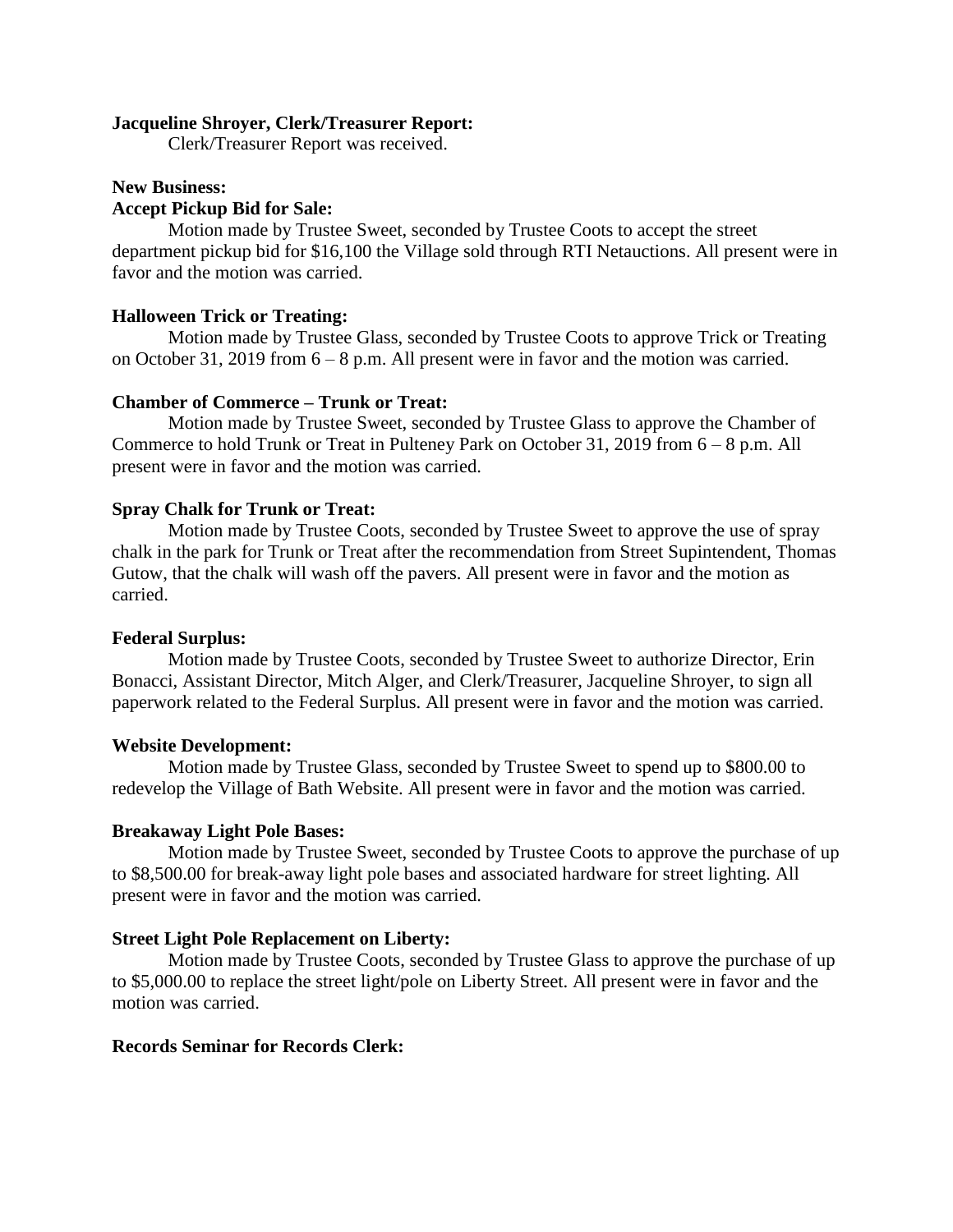Motion made by Trustee Sweet, seconded by Trustee Glass to approve Records Clerk, Leslie Bowman, to attend the records seminar in Ithaca, NY on October 11, 2019. All present were in favor and the motion was carried.

## **Bernard Donegan Amendment:**

Motion made by Trustee Glass, seconded by Trustee Sweet to approve the amended agreement from Bernard Donegan for the Waste Water Treatment Plant upgrades to include the language from EFC. All present were in favor and the motion was carried.

## **Economic Development Grant:**

Motion made by Trustee Coots, seconded by Trustee Glass to approve the Village to move forward with the Economic Development Grant with the Village contributing \$4,000.00 towards the project. All present were in favor and the motion was carried.

## **Delaware Ave Speed Limit:**

Motion made by Trustee Coots, seconded by Trustee Sweet to set the public hearing for Monday October 21, 2019 at 5:30 p.m. to change the speed limit on Delaware Ave. All present were in favor and the motion was carried.

## **Bathroom Upgrade Approvals:**

Motion made by Trustee Coots, seconded by Trustee Sweet to authorize Mayor, William von Hagn, to sign paperwork for the bathroom upgrades, as long as it does not exceed the budgeted amount. All present were in favor and the motion was carried.

## **NYSDEC Water Quality Grant:**

Motion made by Trustee Glass, seconded by Trustee Sweet to authorize the Mayor, William von Hagn, and Clerk/Treasurer, Jacqueline Shroyer, to execute all required documentation for the NYSDEC Water Quality Improvement Program Grant money, which the Village was awarded. All present were in favor and the motion was carried.

## **Adjourn Regular Meeting/Executive Session:**

Motion made by Trustee Glass, seconded by Trustee Sweet to adjourn the regular meeting of the Board of Trustees of the Village of Bath at 7:27 p.m. to go into executive session for contracts, personnel and litigation. Chief of Police, Chad Mullen, was asked to join executive session. Chief Mullen left executive session at 7:42 p.m. All present were in favor and the motion was carried.

## **Return to Regular Session:**

Motion made by Trustee Sweet, seconded by Trustee Coots to return to regular session at 8:41 p.m. All present were in favor and the motion was carried.

## **Court Clerk Pay:**

Motion made by Trustee Sweet, seconded by Trustee Coots to approve the increase rate in pay for Court Clerk, Taylor Phillips, to \$15.00 per hour, or a salary of \$29,250.00 per year. The Board of Trustees will follow up at budget time. All present were in favor and the motion was carried.